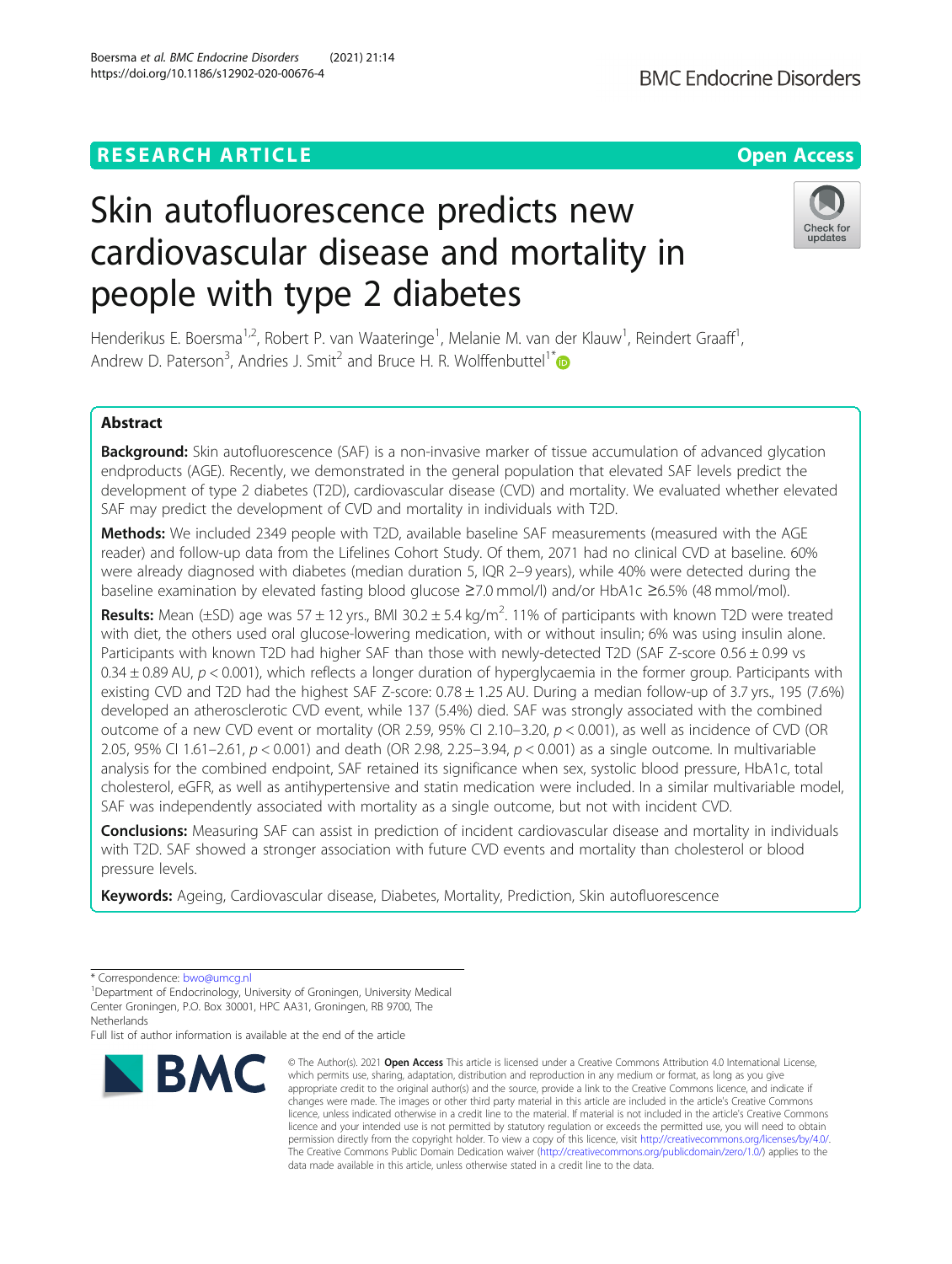## Background

Cardiovascular complications are an important cause of diabetes-related morbidity and excess mortality [\[1](#page-6-0)–[3](#page-6-0)]. Various risk factors, such as obesity, and blood pressure (BP) levels, lipids and glycaemic parameters predict the development of cardiovascular disease (CVD). In the past, a variety of risk scores has been developed to assist in adequate disease prediction [\[4](#page-6-0)–[7](#page-6-0)].

In the pathophysiology of diabetes-related complications, the role of the accumulation of advanced glycation endproducts (AGEs) has been well established. These AGEs are formed in a complex biochemical process, by glycation of proteins and lipids in the classic Maillard 'browning' reaction, but also by the interaction of amino groups of proteins with  $\alpha$ -dicarbonyl compounds like as glyoxal, methylglyoxal and 3-deoxyglucosone [[8](#page-6-0)–[10](#page-6-0)]. Crosslinking of AGEs and tissue proteins in the body, may cause for instance an increase of vascular stiffness, elevated blood pressure and limited joint mobility [[11](#page-6-0), [12\]](#page-6-0). Binding of circulating AGEs to specific receptors (i.e. the receptors for AGEs [RAGE]) and subsequent uptake in arterial walls may play an important role in the development and progression of atherosclerosis [[13,](#page-6-0) [14](#page-6-0)].

The accumulation of AGEs can be evaluated by measuring skin autofluorescence (SAF) [[15\]](#page-6-0). This noninvasive method has been described and validated extensively, and it has been shown that SAF strongly correlates with the levels of AGEs in skin biopsies [\[16](#page-7-0)]. Earlier studies have shown that SAF is higher in individuals with type 2 diabetes compared with healthy individuals [[17](#page-7-0), [18](#page-7-0)], and is associated with the development of cardiovascular complications and mortality in these patients  $[17, 19-21]$  $[17, 19-21]$  $[17, 19-21]$  $[17, 19-21]$  $[17, 19-21]$  $[17, 19-21]$ . An earlier study by our group in the general population has shown that SAF is a strong predictor of type 2 diabetes and cardiovascular disease, as well as mortality, independent of several classic risk factors [\[22\]](#page-7-0).

The aim of the present study was to evaluate whether SAF is able to predict the development of cardiovascular disease and mortality in individuals with type 2 diabetes, who participated in the Lifelines Cohort Study.

## Methods

#### Participants

We evaluated participants with type 2 diabetes who participated between 2007 and 2013 in the Lifelines Cohort Study. Lifelines is a large population-based study of residents living in the northern provinces of the Netherlands [[23\]](#page-7-0). At baseline evaluation, both extensive questionnaire and physical examination data were collected [\[24\]](#page-7-0). The study was approved by the Medical Ethics Review Committee of the University Medical Center Groningen. All participants provided written informed consent.

Presence of type 2 diabetes was self-reported or based on the use of blood-glucose-lowering medication (oral agents and/or insulin), or fasting blood glucose  $\geq 7.0$ mmol/l and/or  $HbA1c \geq 6.5\%$  (48 mmol/mol) at laboratory evaluation. We did not include participants who, at baseline, reported type 1 diabetes  $(n = 366)$  or MODY  $(n = 9)$ , or previously having gestational diabetes  $(n = 9)$ 266). In 2554 out of 4992 people with type 2 diabetes, validated baseline SAF measurement were available (Supplemental Fig. [1\)](#page-6-0). Participants with available SAF measurements did not differ in sex ratio, age, glucose and  $HbA_{1c}$  from those without SAF measurements. Follow-up data were available for 2349 individuals. Of these, 1863 completed the follow-up questionnaires and additional laboratory testing between 2014 and 2018. Of the remaining 486 individuals only interim questionnaire results were available. Duration of follow-up was 3.7 (range 0.5–10) years and comprised 8637 participantyears. In the 1863 participants with complete questionnaire and laboratory data, median follow-up was 4.0 years.

#### Clinical examination

Information on medical history, health status and lifestyle including smoking habits were collected using selfadministered questionnaires as published previously (22). Smoking status was classified into never, former or current smoking. The use of medication was verified using the ATC (Anatomical Therapeutic Chemical) Classification System by a research assistant at the baseline investigation only. Weight, height and waist circumference were measured while participants were wearing light clothing and no shoes. Blood pressure and heart rate were measured using an automated Dinamap monitor (GE Healthcare, Freiburg, Germany), for a total of 10 measurements every 10 min, and BP and heart rate were determined as the average of the last three readings.

#### Skin autofluorescence

At baseline, SAF, expressed in arbitrary units, was measured at the forearm using an AGE Reader (Diagnoptics Technologies, Groningen, the Netherlands), as described previously [[18,](#page-7-0) [22,](#page-7-0) [25](#page-7-0)]. We calculated SAF Z-scores (adjusted for age) based on the total Lifelines population, separately in men and women.

## Biochemical measurements

Blood was drawn between 8 and 10 a.m. while participants were in the fasting state. For the current study, baseline biochemical measurements used for analysis were performed the same day.  $HbA_{1c}$  was measured in EDTA-anticoagulated blood on a Cobas Integra 800 CTS analyser (Roche, The Netherlands) with a NGSP (National Glycohemoglobin Standardized Program)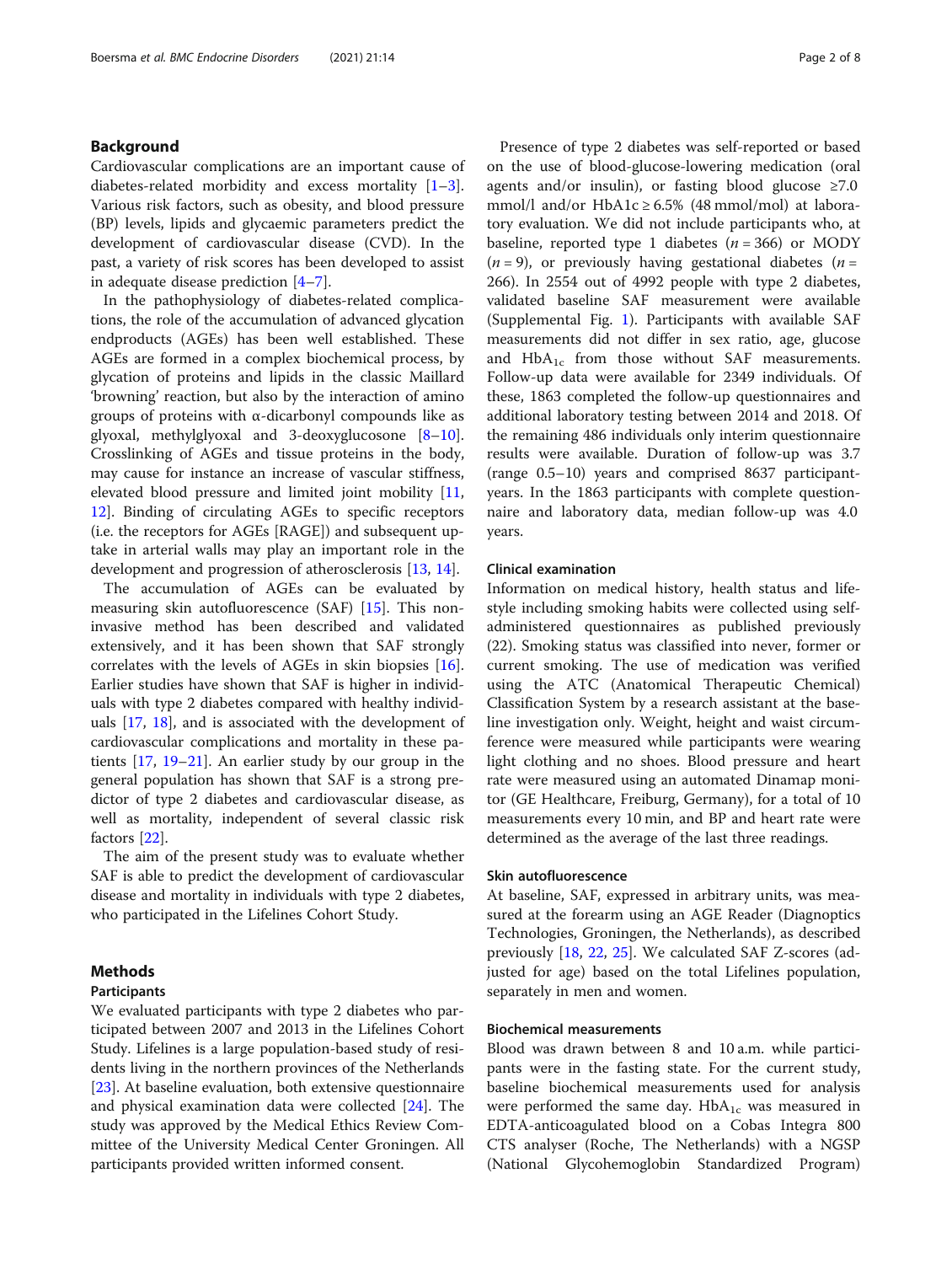certified turbidimetric immunoassay. Blood glucose was measured with a hexokinase method. Serum concentrations of creatinine and lipids (total-, HDL- and LDLcholesterol, and triacylglycerol were measured on a Roche Modular P chemistry analyser (Roche, Basel, Switzerland) [\[22\]](#page-7-0). Estimated (e) GFR was calculated using the CKD-EPI (Chronic Kidney Disease Epidemiology Collaboration) formula [[26\]](#page-7-0).

## Calculations, definitions and statistical analyses

Baseline as well as new events of cardiovascular disease were defined as a previous or an incident of myocardial infarction, transient ischaemic attack (TIA), cerebrovascular accident (CVA), intermittent claudication or therapeutic intervention including percutaneous transluminal coronary angioplasty (PTCA) with or without stent, coronary artery bypass grafting (CABG) or peripheral vascular surgery. All clinical outcomes were self-reported. Vital status was confirmed with the municipal administration. This database does not contain information on the cause of death. For all age groups, the incidence of cardiovascular disease and all-cause mortality was calculated for all predefined age decades separately and as a composite outcome.

Normally-distributed data are presented as mean ± SD, otherwise median and interquartile range (IQR) was used. The difference between groups were evaluated with analysis of variance (ANOVA) or the Mann–Whitney *U* test. The  $\chi^2$  test was used to analyse categorical variables. Univariable and multivariable logistic regression analysis was used to evaluate the association between SAF and the composite outcome of cardiovascular disease and mortality, with adjustment for the most important baseline variables. A second model was constructed in which only significant variables were included. We did this for the entire type 2 diabetes population, and separately for those individuals with diabetes without clinically manifest cardiovascular disease at baseline. Analyses were conducted with PASW Statistics (Version 23, IBM, Armonk, NY, USA). P-values < 0.05 were considered statistically significant.

## Results

## Baseline characteristics

At baseline, 1318 subjects reported a previous diagnosis of type 2 diabetes ('known type 2 diabetes'), and their estimated duration of diabetes in these participants was 5 (IQR 2–9) years. In addition, 1031 participants were found to have elevated fasting blood glucose and/or HbA1c at laboratory evaluation, and those individuals were considered as new type 2 diabetes. They were notified of the findings and the laboratory results were reported to the general practitioner. Only 11% of the participants with known type 2 diabetes were treated with diet, 83% was treated with oral glucose-lowering agents, with or without insulin, while 6% was using insulin alone. Individuals with known type 2 diabetes were older than those with new type 2 diabetes  $(58.7 \pm 10.8)$ years vs  $55.0 \pm 12.0$  years,  $p < 0.001$ ). They also had a higher BMI and HbA<sub>1c</sub> (all  $p < 0.01$ , Table 1), and a larger percentage of them were reporting the use of bloodpressure-lowering medication and/or statins, and they had lower total and LDL-cholesterol. Participants with newly-detected type 2 diabetes had lower SAF levels than those with known diabetes (SAF Z-score  $0.34 \pm$ 0.89 vs  $0.56 \pm 0.99$  AU,  $p < 0.001$  $p < 0.001$ , Table 1). In Fig. 1, we show the age-corrected SAF levels for participants with and without cardiovascular disease, in comparison with Lifelines participants without diabetes. SAF Z-scores were the highest in participants with both existing diabetes and cardiovascular disease:  $0.78 \pm 1.10$  $0.78 \pm 1.10$  $0.78 \pm 1.10$  AU (Fig. 1).

In total, 195 individuals (7.6%) had developed a new CVD event at follow-up. Those with new CVD events were significantly older at baseline  $(62 \pm 11 \text{ vs } 56 \pm 12$ yrs.,  $p < 0.01$ ), and had a lower eGFR (85 ± 16 vs 90 ± 16 ml/min/1.73m<sup>2</sup>,  $p < 0.001$ ) compared to those without new CVD events. Levels of blood pressure, serum lipids

Table 1 Clinical characteristics of the study population at baseline

| Characteristic                    | New T2D         | Known T2D       | P-value |
|-----------------------------------|-----------------|-----------------|---------|
| Sex (n; male/female)              | 569/462         | 656/662         | 0.009   |
| Age (years)                       | $55.0 \pm 12.0$ | $58.7 \pm 10.8$ | < 0.001 |
| BMI ( $kg/m2$ )                   | $29.9 \pm 5.2$  | $30.5 \pm 5.5$  | 0.009   |
| Waist (cm)                        | $103 \pm 13$    | $104 \pm 14$    | 0.009   |
| Systolic BP (mmHq)                | $136 \pm 17$    | $135 \pm 17$    | 0.103   |
| Diastolic BP (mmHg)               | $78 \pm 10$     | $75 \pm 9$      | < 0.001 |
| Heart rate (bpm)                  | $73 \pm 12$     | $74 \pm 12$     | 0.827   |
| Creatinine (µmol/l)               | $75 \pm 16$     | $74 \pm 17$     | 0.052   |
| eGFR (ml/min/1.73m <sup>2</sup> ) | $90 \pm 16$     | $88 \pm 17$     | 0.003   |
| Total cholesterol (mmol/l)        | $5.3 \pm 1.2$   | $4.5 \pm 1.0$   | < 0.001 |
| HDL-cholesterol (mmol/l)          | $1.26 \pm 0.36$ | $1.27 \pm 0.36$ | 0.433   |
| LDL-cholesterol (mmol/l)          | $3.4 \pm 1.0$   | $2.7 \pm 0.9$   | < 0.001 |
| Triacylglycerol (mmol/l)          | $1.88 \pm 1.30$ | $1.70 \pm 1.11$ | < 0.001 |
| Glucose (mmol/l)                  | $7.6 \pm 2.3$   | $7.6 \pm 2.1$   | 0.747   |
| $HbA_{1c}$ (mmol/mol)             | $49 \pm 14$     | $52 \pm 11$     | < 0.001 |
| $HbA_{1c}$ (%)                    | $6.7 \pm 1.2$   | $6.9 \pm 1.0$   | < 0.001 |
| Current smoking (%)               | 23.7            | 14.4            | < 0.001 |
| Former smoking (%)                | 42.5            | 51.1            | < 0.001 |
| % w. BP-lowering therapy          | 35.7            | 63.4            | < 0.001 |
| % w. statins                      | 20.1            | 63.0            | < 0.001 |
| Skin autofluorescence (AU)        | $2.25 \pm 0.50$ | $2.42 \pm 0.54$ | < 0.001 |
| SAF z score                       | $0.34 \pm 0.89$ | $0.56 \pm 0.99$ | < 0.001 |

Data are presented as mean ± SD, number or %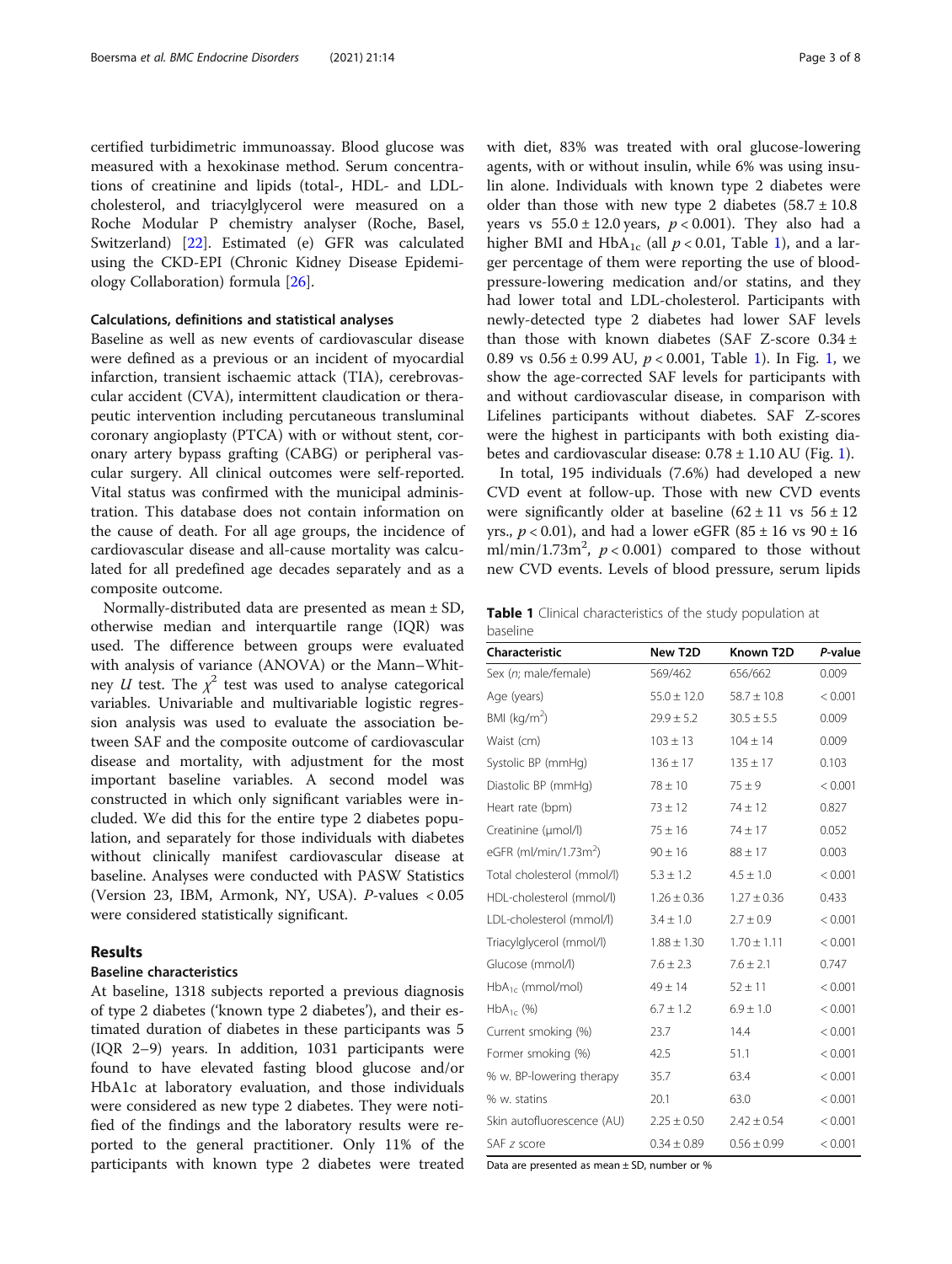and glycaemic parameters were not significantly different. Incidence of cardiovascular disease was higher with increasing age, and was between 9.7 and 33% in the highest age groups (Suppl. Fig. [2](#page-6-0)). Mean SAF Z-score at baseline was  $0.70 \pm 1.11$  among the participants who developed a new CVD event vs  $0.44 \pm 0.93$  in those who did not ( $p = 0.001$ ).

Fig. 1 Z-score of skin autofluorescence in relationship to presence of type 2 diabetes and cardiovascular disease. Data are presented as mean ± SEM. For comparison, age-corrected SAF scores are compared with Lifelines participants without diabetes ('No T2D'). \* denotes  $p < 0.001$  versus people with New T2D; \$  $p = 0.009$  vs New T2D; #  $p$  < 0.001 vs Known T2D. All are  $p$  < 0.001 vs No T2D

CVD

New T2D+ Known T2D Known T2D+

CVD

New T2D

No T<sub>2</sub>D

Death occurred in 137 individuals (5.4%). As expected, mortality was higher in older participants, and was between 5.5 and 52% in the highest age groups (Suppl. Fig. [2](#page-6-0)). Participants who deceased were older at baseline  $(67 \pm 12 \text{ vs } 56 \pm 11 \text{ yrs.}, p < 0.001)$ , had lower eGFR (79 ± 19 vs  $90 \pm 16 \text{ ml/min}/1.73 \text{ m}^2$ ,  $p < 0.001$ ), and more often renal impairment (eGFR < 60 ml/min/1.73m<sup>2</sup>, 18.5% vs 4.1%,  $p < 0.001$ ). They also had higher SAF levels than individuals who remained alive: SAF Z-score was 0.81 ± 1.06 in those who died vs  $0.44 \pm 0.94$  in those who remained alive ( $p < 0.001$ ).

Existing cardiovascular disease at baseline was strongly associated with outcome: incidence of new CVD events and death was significantly higher in participants with diabetes and CVD at baseline vs those with diabetes only, both in those with known and newly-detected diabetes (Table 2). Similarly, incidence of cardiovascular disease but not mortality was higher in those with known diabetes compared to those whose diabetes was detected at the baseline screening.

## Association and prediction

Table [3](#page-4-0) summarizes the univariable and multivariable associations between SAF and clinical, biochemical and lifestyle factors and the combined outcome of cardiovascular disease and mortality. Univariable analysis showed that SAF was significantly associated with combined outcome (OR 2.59, 95% CI 2.10–3.20,  $p = 1.3 \times 10^{-18}$ ). Also, age, male sex, waist circumference, diastolic BP, heart rate, eGFR, as well as the use of BP-lowering medication and statins, and baseline CVD showed a significant association with the combined outcome. The association of SAF with outcome remained significant after adjusting for systolic BP, serum lipids, eGFR and glycaemic variables (OR 1.41, 95% CI 1.10–1.82,  $p = 0.008$ ). In the multivariable model (Table [3](#page-4-0)), baseline cardiovascular disease, age, current smoking, SAF and systolic BP showed the strongest association with the combined outcome.

In [Supplemental Table 1](#page-6-0) we report the association between SAF and the individual outcomes. Univariable analyses showed SAF was significantly associated with mortality (OR 2.98, 95% CI 2.25–3.94,  $p = 2.6 \times 10^{-14}$ ), as were age, sex, waist circumference, diastolic BP, eGFR, as well as BP-lowering therapy and baseline cardiovascular disease. This association remained significant after adjusting for all other baseline variables ( $p = 0.013$ ). The multivariable model showed that SAF, age, systolic BP, waist circumference, current smoking, statin use and baseline cardiovascular disease were independently associated with mortality. Comparable, SAF was also associated with new CVD events. In addition to SAF and age, other predictors for new CVD events were male sex, eGFR, diastolic BP and heart rate, as well as the use of statins, BP-lowering medication and baseline cardiovascular disease. SAF was no longer significant with incident cardiovascular disease in the multivariable models, in which age, current smoking and baseline cardiovascular disease showed the strongest association.

As baseline cardiovascular disease is a strong predictor of future CVD events and mortality, we re-calculated our models for the combined outcome of cardiovascular disease and mortality in participants without baseline cardiovascular disease. Again, SAF was strongly

**Table 2** Incidence of CVD and death (percentage of participants) according to baseline diabetes and CVD status

|                    | New T2D, no CVD<br>$(n = 933)$ | New T2D, CVD<br>$(n = 98)$ | P-value | <b>TWEE</b> including the distribution additional contrade or participants) according to basemic diabetes and crisis status<br>Known T2D, no CVD<br>$(n = 1138)$ | Known T2D, CVD<br>$(n = 180)$ | P-value |
|--------------------|--------------------------------|----------------------------|---------|------------------------------------------------------------------------------------------------------------------------------------------------------------------|-------------------------------|---------|
| New CVD events (%) | 44 (4.7%)                      | 25 (25.5%)                 | < 0.001 | 66 (5.8%)                                                                                                                                                        | 60 (33.3%)                    | < 0.001 |
| Death (%)          | 47 (5.0%)                      | 16 (16.3%)                 | < 0.001 | 47 (4.1%)                                                                                                                                                        | 27 (15.0%)                    | < 0.001 |
| CVD or death (%)   | 88 (9.4%)                      | 38 (38.8%)                 | < 0.001 | 110 (9.7%)                                                                                                                                                       | 77 (42.8%)                    | < 0.001 |

<span id="page-3-0"></span> $1.4$  $1.2$ \*#  $1.0$  $0.8$ \$ SAF Z-score

 $0.6$  $0.4$  $0.2$  $0.0$  $-0.2$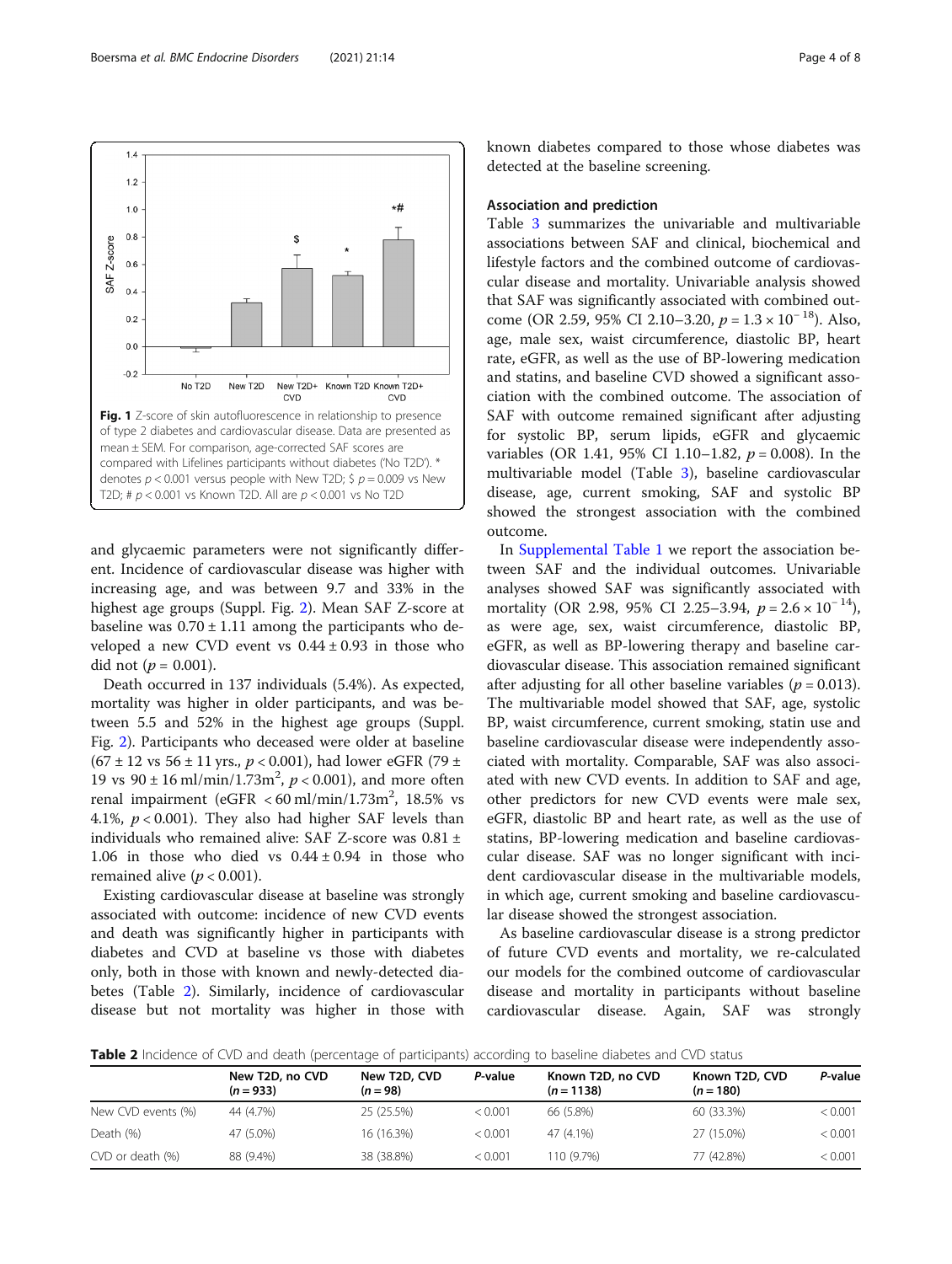<span id="page-4-0"></span>Boersma et al. BMC Endocrine Disorders (2021) 21:14 Page 5 of 8

| Table 3 Univariable and multivariable logistic regression analyses for the composite primary outcome (CVD or death) at a median of |  |  |  |  |
|------------------------------------------------------------------------------------------------------------------------------------|--|--|--|--|
| 3.7 years' follow-up                                                                                                               |  |  |  |  |

| <b>Analysis</b>                   | n    | OR   | 95% CI        | P-value               |
|-----------------------------------|------|------|---------------|-----------------------|
| Univariable                       |      |      |               |                       |
| SAF (AU)                          | 2349 | 2.59 | $2.10 - 3.20$ | $1.3 \times 10^{-18}$ |
| Age (years)                       | 2349 | 1.06 | $1.05 - 1.08$ | $4.4 \times 10^{-25}$ |
| Male sex (y/n)                    | 2349 | 1.49 | $1.17 - 1.90$ | 0.001                 |
| BMI ( $kg/m2$ )                   | 2349 | 1.00 | $0.97 - 1.02$ | 0.697                 |
| Waist circumference (cm)          | 2347 | 1.01 | $1.00 - 1.02$ | 0.025                 |
| Glucose (mmol/l)                  | 2333 | 0.99 | $0.94 - 1.05$ | 0.859                 |
| $HbA_{1c}$ (mmol/mol)             | 2334 | 1.01 | $1.00 - 1.02$ | 0.092                 |
| SBP (mmHg)                        | 2343 | 1.00 | $0.99 - 1.00$ | 0.138                 |
| DBP (mmHg)                        | 2343 | 0.97 | $0.96 - 0.99$ | $5.2 \times 10^{-5}$  |
| HR (/min)                         | 2343 | 0.99 | $0.98 - 1.00$ | 0.013                 |
| Cholesterol (mmol/l)              | 2341 | 0.91 | $0.82 - 1.01$ | 0.070                 |
| Triacylglycerol (mmol/l)          | 2341 | 0.99 | $0.89 - 1.09$ | 0.781                 |
| eGFR (ml/min/1.73m <sup>2</sup> ) | 2342 | 0.97 | $0.97 - 0.98$ | $6.0 \times 10^{-14}$ |
| Former smoking (y/n)              | 2335 | 1.30 | $1.02 - 1.64$ | 0.033                 |
| Current smoking (y/n)             | 2335 | 1.19 | $0.89 - 1.60$ | 0.246                 |
| Statin (y/n)                      | 2349 | 1.44 | $1.14 - 1.83$ | 0.002                 |
| BP-lowering therapy (y/n)         | 2349 | 2.28 | $1.77 - 2.94$ | $1.7 \times 10^{-10}$ |
| Baseline CVD (y/n)                | 2349 | 6.67 | $5.04 - 8.83$ | $2.8 \times 10^{-40}$ |
| Multivariable model 1             | 2310 |      |               |                       |
| SAF (AU)                          |      | 1.41 | $1.10 - 1.82$ | 0.008                 |
| Age (years)                       |      | 1.05 | $1.03 - 1.07$ | $5.9 \times 10^{-8}$  |
| Male sex (y/n)                    |      | 1.16 | $0.84 - 1.62$ | 0.368                 |
| BMI ( $kg/m2$ )                   |      | 0.96 | $0.90 - 1.01$ | 0.126                 |
| Waist (cm)                        |      | 1.02 | $1.00 - 1.05$ | 0.031                 |
| Glucose (mmol/l)                  |      | 0.99 | $0.90 - 1.08$ | 0.784                 |
| HbA1c (mmol/mol)                  |      | 1.01 | $1.00 - 1.03$ | 0.124                 |
| SBP (mmHg)                        |      | 0.99 | $0.98 - 1.00$ | 0.051                 |
| DBP (mmHg)                        |      | 0.99 | $0.97 - 1.01$ | 0.411                 |
| HR (/min)                         |      | 1.01 | $1.00 - 1.02$ | 0.081                 |
| Cholesterol (mmol/l)              |      | 1.08 | $0.93 - 1.25$ | 0.331                 |
| Triacylglycerol (mmol/l)          |      | 1.01 | $0.89 - 1.15$ | 0.848                 |
| eGFR (ml/min/1.73m <sup>2</sup> ) |      | 1.00 | $0.99 - 1.01$ | 0.845                 |
| Former smoking (y/n)              |      | 0.95 | $0.69 - 1.30$ | 0.738                 |
| Current smoking (y/n)             |      | 1.69 | $1.13 - 2.53$ | 0.010                 |
| Statin (y/n)                      |      | 0.72 | $0.51 - 1.01$ | 0.054                 |
| BP-lowering therapy (y/n)         |      | 1.33 | $0.97 - 1.82$ | 0.075                 |
| Baseline CVD (y/n)                |      | 5.25 | $3.71 - 7.42$ | $7.4 \times 10^{-21}$ |
| Multivariable model 2             | 2327 |      |               |                       |
| SAF (AU)                          |      | 1.48 | $1.15 - 1.90$ | 0.002                 |
| Age (years)                       |      | 1.06 | $1.04 - 1.07$ | $8.2 \times 10^{-14}$ |
| Waist (cm)                        |      | 1.02 | $1.00 - 1.02$ | 0.005                 |
| SBP (mmHg)                        |      | 0.99 | $0.98 - 1.00$ | 0.003                 |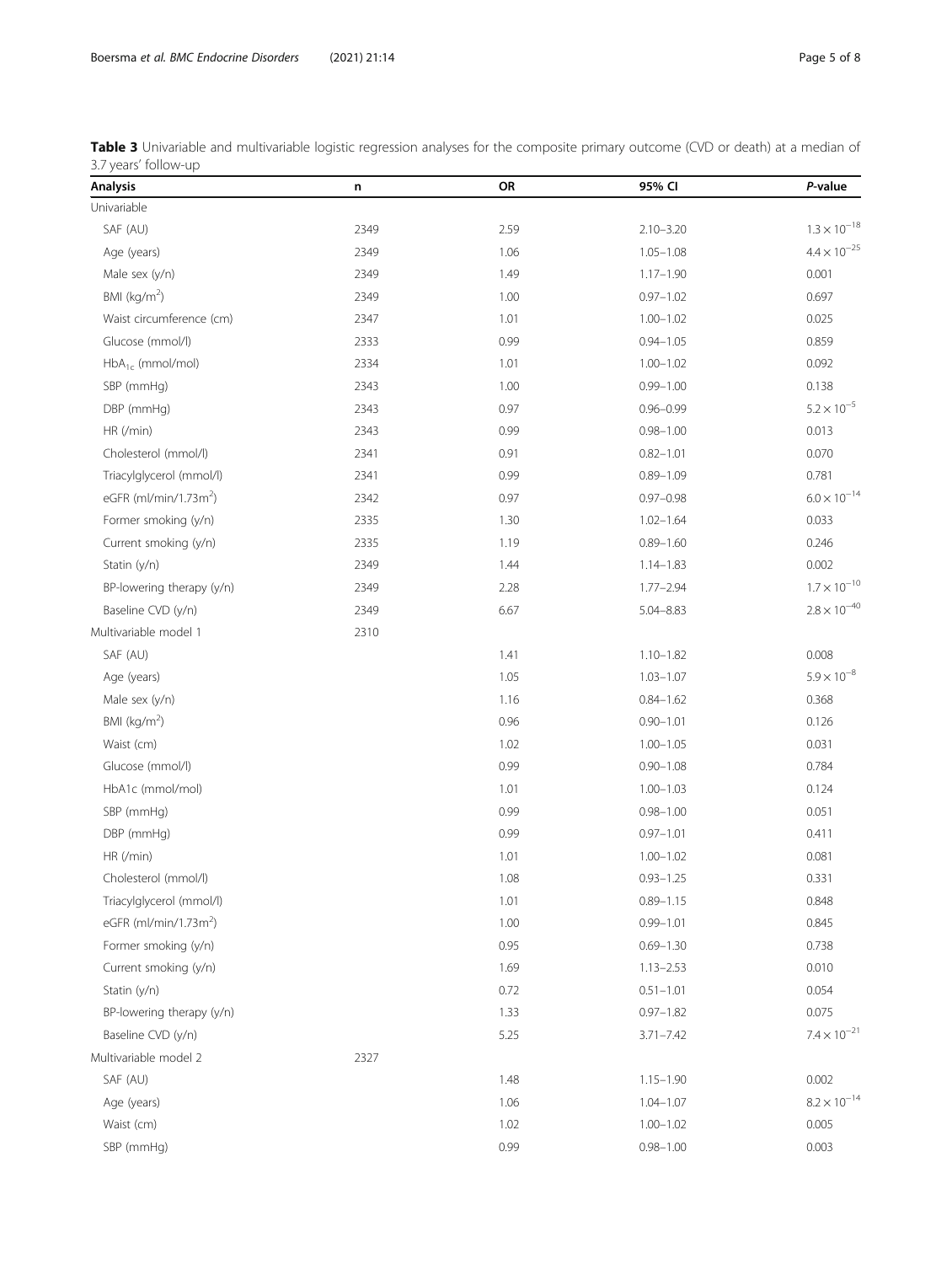Table 3 Univariable and multivariable logistic regression analyses for the composite primary outcome (CVD or death) at a median of 3.7 years' follow-up (Continued)

| <b>Analysis</b>       | n | <b>OR</b> | 95% CI        | P-value               |  |
|-----------------------|---|-----------|---------------|-----------------------|--|
| Current smoking (y/n) |   | 1.83      | $1.31 - 2.56$ | $4.4 \times 10^{-4}$  |  |
| Statin $(y/n)$        |   | 0.70      | $0.53 - 0.94$ | 0.016                 |  |
| Baseline CVD (y/n)    |   | 5.30      | $3.84 - 7.33$ | $4.8 \times 10^{-24}$ |  |

Baseline risk factors were used to predict the median 3.7 year risk of the composite outcome of new CVD events and death

SAF, age, glucose, HbA<sub>1c</sub>, waist circumference, systolic and diastolic BP, HR, cholesterol, triacylglycerol and eGFR were defined as continuous variables. Male sex, current smoking, statin use, use of BP-lowering therapy and baseline CVD were defined as categorical variables

DBP, diastolic BP; SBP, systolic BP; HR, heart rate; y/n, yes/no

associated with the combined outcome, even when adjusted for the other variables age, systolic BP, waist circumference, statin use and current smoking [\(Supple](#page-6-0)[mental Table 2\)](#page-6-0).

## **Discussion**

In a previous study in the general population, we have shown that skin autofluorescence is strongly associated with new-onset of type 2 diabetes and cardiovascular disease as well as mortality. This association was independent of cardiovascular risk factors like age, sex, waist circumference, smoking, and glycaemic parameters. In the present study we show that SAF is also significantly and independently associated with the combined outcome of new CVD events and mortality in people with type 2 diabetes.

It has long been known that the formation of AGEs is increased in people with diabetes as a consequence of high glucose levels and oxidative stress [[8,](#page-6-0) [27\]](#page-7-0). Earlier, we have shown that SAF levels are increased in people with the metabolic syndrome, a cluster of risk factors which is associated with an increased risk of both type 2 diabetes and cardiovascular disease [\[28\]](#page-7-0). However, when adjusted for presence of the metabolic syndrome, SAF levels were an independent predictor of new type 2 diabetes in the general population [[22](#page-7-0)]. Our current analyses shows that individuals with newly-detected type 2 diabetes had lower SAF Z-scores than those with known type 2 diabetes, indicating the longer period of exposure to elevated glucose levels in people with longer-standing diabetes. In addition, participants with cardiovascular disease had higher SAF levels, both those with newlydetected and those with known diabetes (Fig. [1\)](#page-3-0). Existing cardiovascular disease was the strongest predictor for future CVD events and mortality. Nevertheless, SAF was associated with this combined outcome independently of factors like existing cardiovascular disease, age, smoking, lipid or BP levels.

SAF was associated with a threefold increased mortality risk, and this association remained highly significant after adjusting for several confounding factors [\(Supple](#page-6-0)[mental Table 1\)](#page-6-0). This confirms our earlier observations in people without diabetes [\[22](#page-7-0)]. In that study a high

odds ratio for mortality was also obtained when modelling with the linear method based on the entire population without diabetes or cardiovascular disease. Similarly, SAF was associated with an increased risk of new CVD events. Several earlier reports have described the cross-sectional relationship between SAF and the presence and development of vascular complications in type 2 diabetes. Prospective studies evaluating the predictive value of SAF measurements were performed in selected patient populations [[17](#page-7-0), [20](#page-7-0), [21](#page-7-0)]. SAF did predict cardiac mortality in people with diabetes [[29](#page-7-0)] and in patients on chronic haemodialysis [[30](#page-7-0)–[32](#page-7-0)], and predicted the occurrence of cardiovascular events and mortality in individuals with peripheral vascular disease [[33\]](#page-7-0). In addition, SAF predicted the subsequent need for limb amputation, which was independent of disease status, and proved to be additive to the predictive value of the Fontaine classification [\[34](#page-7-0)].

Our findings support the clinical utility of SAF to support risk assessment for cardiovascular disease and mortality, both in the general population and in people with type 2 diabetes. As suggested earlier [[22\]](#page-7-0), SAF measurement is relatively fast and non-invasive, and can therefore also be used outside a G.P. practice or hospital such as in pharmacies as a first estimate of risk. The present data also confirm that both current smoking and presence of cardiovascular disease are strong predictors for future CVD events and mortality, supporting aggressive intervention for smoking cessation as well as optimizing efforts to reduce cardiovascular disease burden. The fact that in the current study only 63% of people with known type 2 diabetes were using statins, and mean LDLcholesterol was above the desired target suggests that improvements in cardiovascular risk factor intervention are desirable [\[35](#page-7-0)].

#### Strengths and limitations

We presented data from a population-based study that included over 2300 participants with type 2 diabetes. The Lifelines Cohort Study has no follow-up data available on the use of new glucose-lowering or other medications or changes in medications, which could be used to confirm new CVD events and could influence the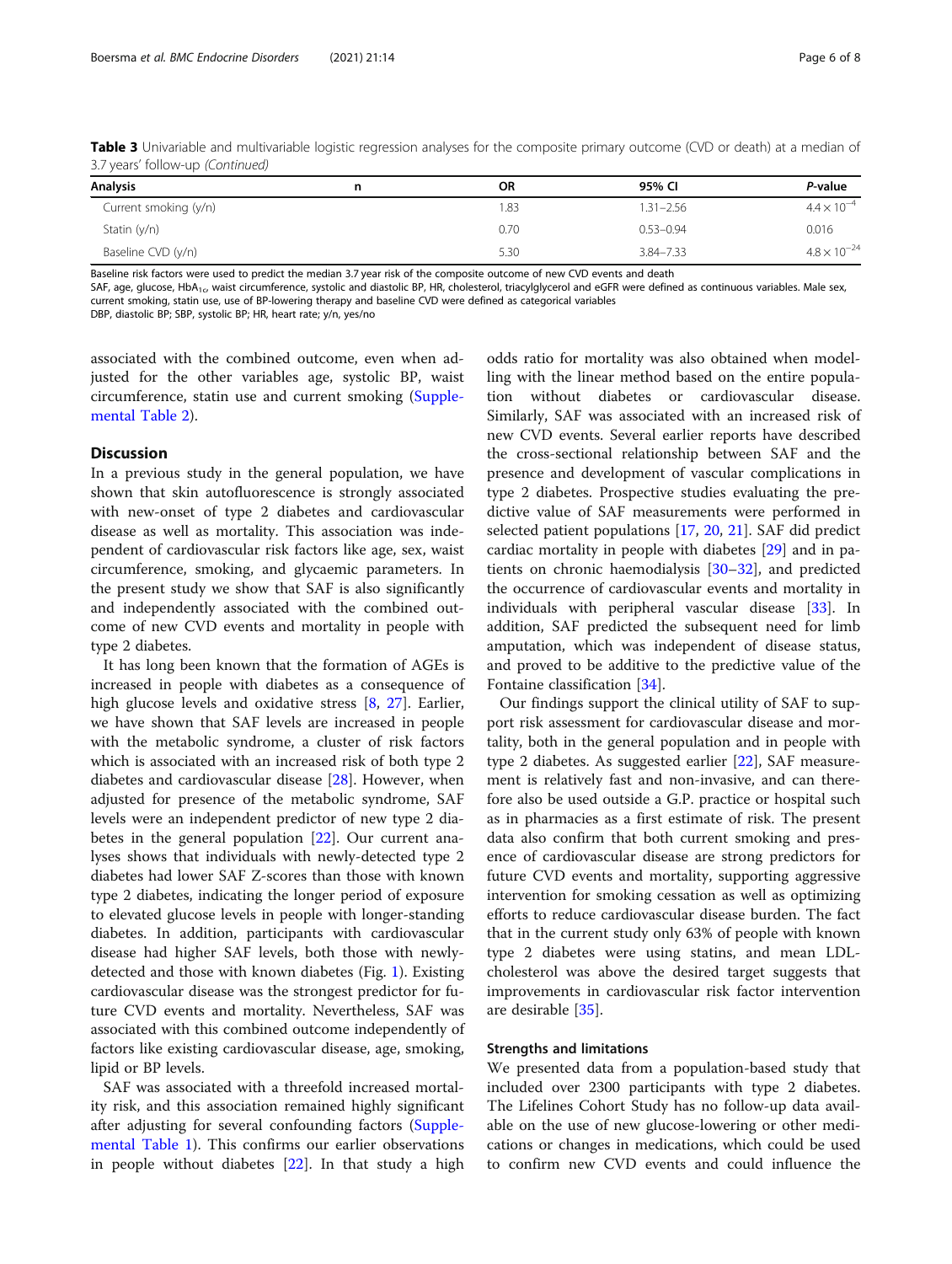<span id="page-6-0"></span>subsequent clinical course. New diagnosis of type 2 diabetes could only be based on a single blood glucose or HbA1c measurement. The current dataset of lifelines does not allow to perform survival analysis. The study included mainly participants from Western European background, and therefore our results may not be generalizable to other ethnic populations. Data on the exact cause of death may be helpful in further refining the predictive power of SAF.

## Conclusions

In conclusion, we showed that skin autofluorescence measurements significantly predicted new CVD events and mortality in people with type 2 diabetes independently of conventional cardiovascular risk factors. The Lifelines study is still ongoing, and a longer follow-up of its participants will expand the current evaluations and allow further validation.

#### Supplementary Information

The online version contains supplementary material available at [https://doi.](https://doi.org/10.1186/s12902-020-00676-4) [org/10.1186/s12902-020-00676-4.](https://doi.org/10.1186/s12902-020-00676-4)

Additional file 1: Figure S1. Flow chart indicating the disposition of participants.

Additional file 2: Figure S2. Incidence of CVD events and death according to age

Additional file 3: Table S1. Univariable and multivariable logistic regression analyses for the separate primary outcomes (CVD or death) at a median of 3.7 year follow-up.

Additional file 4: Table S2. Univariable and multivariable logistic regression analyses for the composite primary outcome (CVD or death) at a median of 3.7 years' follow-up of people with baseline type 2 diabetes without clinically-manifest CVD.

#### Abbreviations

AGE: Advanced glycation endproducts; AU: Arbitrary units; BMI: Body mass index; CVD: Cardiovascular disease; DBP: Diastolic BP; eGFR: Estimated glomerular filtration rate; HbA1c: Glycated haemoglobin; HR: Heart rate; IQR: Interquartile range; SAF: Skin autofluorescence; SBP: Systolic BP; T2D: Type 2 diabetes

#### Acknowledgements

The authors would like to acknowledge all the study participants, services of the Lifelines Cohort Study and the contributing research centres delivering data to Lifelines.

#### Authors' contributions

HEB, RPvW, MMvdK and BHRW designed the study. HEB and BHRW performed the statistical analyses. HEB, RPvW, MMvK, RG, ADP, AJS and BHRW contributed to the analyses and interpreted the data. HEB drafted the initial version of the manuscript, which was revised by all authors. The final versions of the manuscript was approved by all authors. BHRW is the guarantor of this work.

## Funding

The Lifelines Biobank initiative has been made possible by subsidy from the Dutch Ministry of Health, Welfare and Sport, the Dutch Ministry of Economic Affairs, the University Medical Center Groningen (UMCG the Netherlands), University Groningen and the Northern Provinces of the Netherlands. The funders had no role in study design, data collection and analysis, decision to publish, or preparation of the manuscript.

#### Availability of data and materials

The manuscript is based on data from the Lifelines Cohort Study. Lifelines adheres to standards for data availability, and allows access for reproducibility of the study results. The data catalogue of Lifelines is publicly accessible at [www.lifelines.nl](http://www.lifelines.nl). The dataset supporting the conclusions of this article is available through the Lifelines organisation (e-mail: [research@lifelines.nl\)](mailto:research@lifelines.nl). For data access, a fee is required.

#### Ethics approval and consent to participate

This study was approved by the medical ethical review committee of the University Medical Center Groningen. All participants provided written informed consent before participating in the study.

#### Consent for publication

Not applicable.

#### Competing interests

RG and AJS are founders and shareholders in Diagnoptics Technologies (Groningen, the Netherlands), manufacturer of the AGE Reader. The other authors declare that they have no competing interests.

#### Author details

<sup>1</sup>Department of Endocrinology, University of Groningen, University Medical Center Groningen, P.O. Box 30001, HPC AA31, Groningen, RB 9700, The Netherlands. <sup>2</sup>Department of Internal Medicine, University of Groningen University Medical Center Groningen, Groningen, The Netherlands. <sup>3</sup> Program in Genetics and Genome Biology, Hospital for Sick Children, Toronto, ON, Canada.

## Received: 1 September 2020 Accepted: 30 December 2020 Published online: 12 January 2021

#### References

- 1. Wolffenbuttel BHR, Van Haeften TW. Prevention of complications in noninsulin-dependent diabetes mellitus (NIDDM). Drugs. 1995;50(2):263–88.
- 2. Brownlee M. The pathobiology of diabetic complications: a unifying mechanism. Diabetes. 2005;54(6):1615–25.
- 3. Ford ES. Trends in the risk for coronary heart disease among adults with diagnosed diabetes in the U.S.: findings from the National Health and Nutrition Examination Survey, 1999–2008. Diabetes Care. 2011;34(6):1337–43.
- 4. Lindstrom J, Tuomilehto J. The diabetes risk score: a practical tool to predict type 2 diabetes risk. Diabetes Care. 2003;26(3):725–31.
- 5. Conroy RM, Pyorala K, Fitzgerald AP, Sans S, Menotti A, De Backer G, et al. Estimation of ten-year risk of fatal cardiovascular disease in Europe: the SCORE project. Eur Heart J. 2003;24(11):987–1003.
- 6. D'Agostino RB Sr, Vasan RS, Pencina MJ, Wolf PA, Cobain M, Massaro JM, et al. General cardiovascular risk profile for use in primary care: the Framingham Heart Study. Circulation. 2008;117(6):743–53.
- 7. Noble D, Mathur R, Dent T, Meads C, Greenhalgh T. Risk models and scores for type 2 diabetes: systematic review. BMJ. 2011;343:d7163.
- 8. Monnier VM. Nonenzymatic glycosylation, the Maillard reaction and the aging process. J Gerontol. 1990;45(4):B105–11.
- 9. Brownlee M. Advanced protein glycosylation in diabetes and aging. Annu Rev Med. 1995;46:223–34.
- 10. Baynes JW, Thorpe SR. Glycoxidation and lipoxidation in atherogenesis. Free Radic Biol Med. 2000;28(12):1708–16.
- 11. Aronson D. Cross-linking of glycated collagen in the pathogenesis of arterial and myocardial stiffening of aging and diabetes. J Hypertens. 2003;21(1):3– 12.
- 12. Liu CY, Huang QF, Cheng YB, Guo QH, Chen Q, Li Y, et al. A Comparative Study on Skin and Plasma Advanced Glycation End Products and Their Associations with Arterial Stiffness. Pulse (Basel). 2017;4(4):208–18.
- 13. Basta G, Schmidt AM, De Caterina R. Advanced glycation end products and vascular inflammation: implications for accelerated atherosclerosis in diabetes. Cardiovasc Res. 2004;63(4):582–92.
- 14. Isermann B, Bierhaus A, Humpert PM, Rudofsky G, Chavakis T, Ritzel R, et al. AGE-RAGE: A Hypothesis or a Mechanism? Herz. 2004;29(5):504–9.
- 15. Meerwaldt R, Graaff R, Oomen PHN, Links TP, Jager JJ, Alderson NL, et al. Simple non-invasive assessment of advanced glycation endproduct accumulation. Diabetologia. 2004;47(7):1324–30.